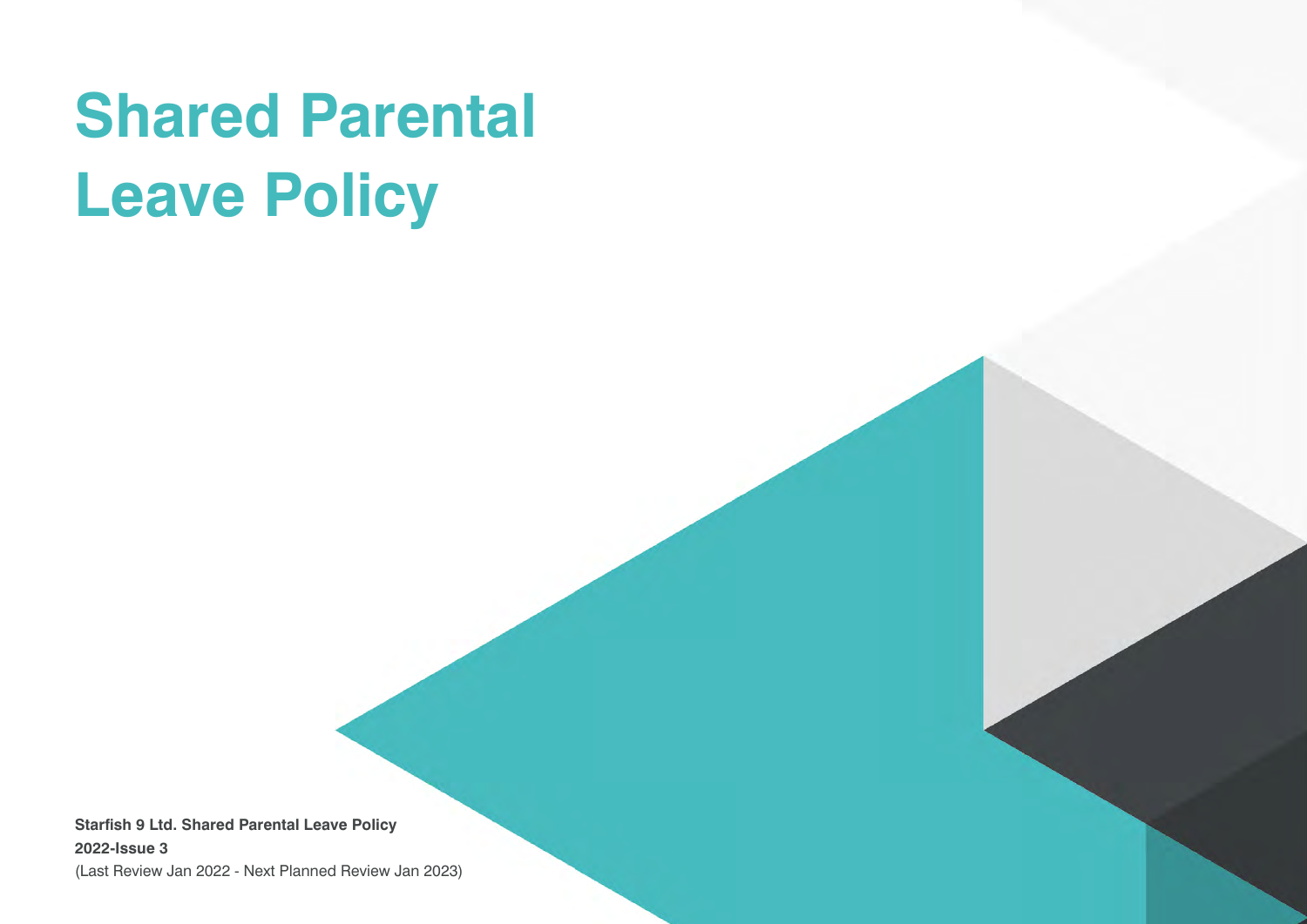# **Shared Parental Leave**

# **What this policy covers**

This policy applies to employees. However, Shared Parental Pay may be available to both employees and workers.

This policy outlines the statutory right to take Shared Parental Leave (SPL) to care for a child following its birth or placement for adoption. It also outlines notification requirements before a period of SPL and entitlement to pay during SPL.

SPL gives those with caring responsibilities for babies or newly adopted children the opportunity to share up to 52 weeks' leave should they wish to do so. Parents taking SPL can take leave in separate blocks, returning to work in between blocks, and both parents can be on leave at the same time. Eligible carers are entitled to submit up to three 'period of leave' notices and are entitled to take SPL on those dates if a continuous period of leave is requested.

# **Your entitlements**

#### **Qualifying for Shared Parental Leave**

To be entitled to SPL you must:

- Be the mother, father, or main adopter of the child, or the partner of the mother or main adopter (each will be referred to in this policy as a parent)
- Have (or share with the other parent) the main responsibility for the care of the child
- Have at least 26 weeks' continuous service at the 15th week before the expected week of birth or at the week in which the main adopter was notified of having been matched for adoption with the child (known as the 'relevant week')
- Still be in continuous employment until the week before any SPL is taken.

In addition, the other parent must:

- Have at least 26 weeks' employment (employed or self-employed) out of the 66 weeks prior to the relevant week
- Have average weekly earnings of at least £30 during at least 13 of the 66 weeks prior to the relevant week

If the other parent meets those conditions, but does not qualify for SPL, you may be entitled to the whole SPL period.

You must also follow the statutory notification and information requirements detailed in this policy.

#### **Amount and timing of Shared Parental Leave**

SPL must be taken in weekly blocks and within a one year period beginning with the date of the baby's birth or the child's placement for adoption.

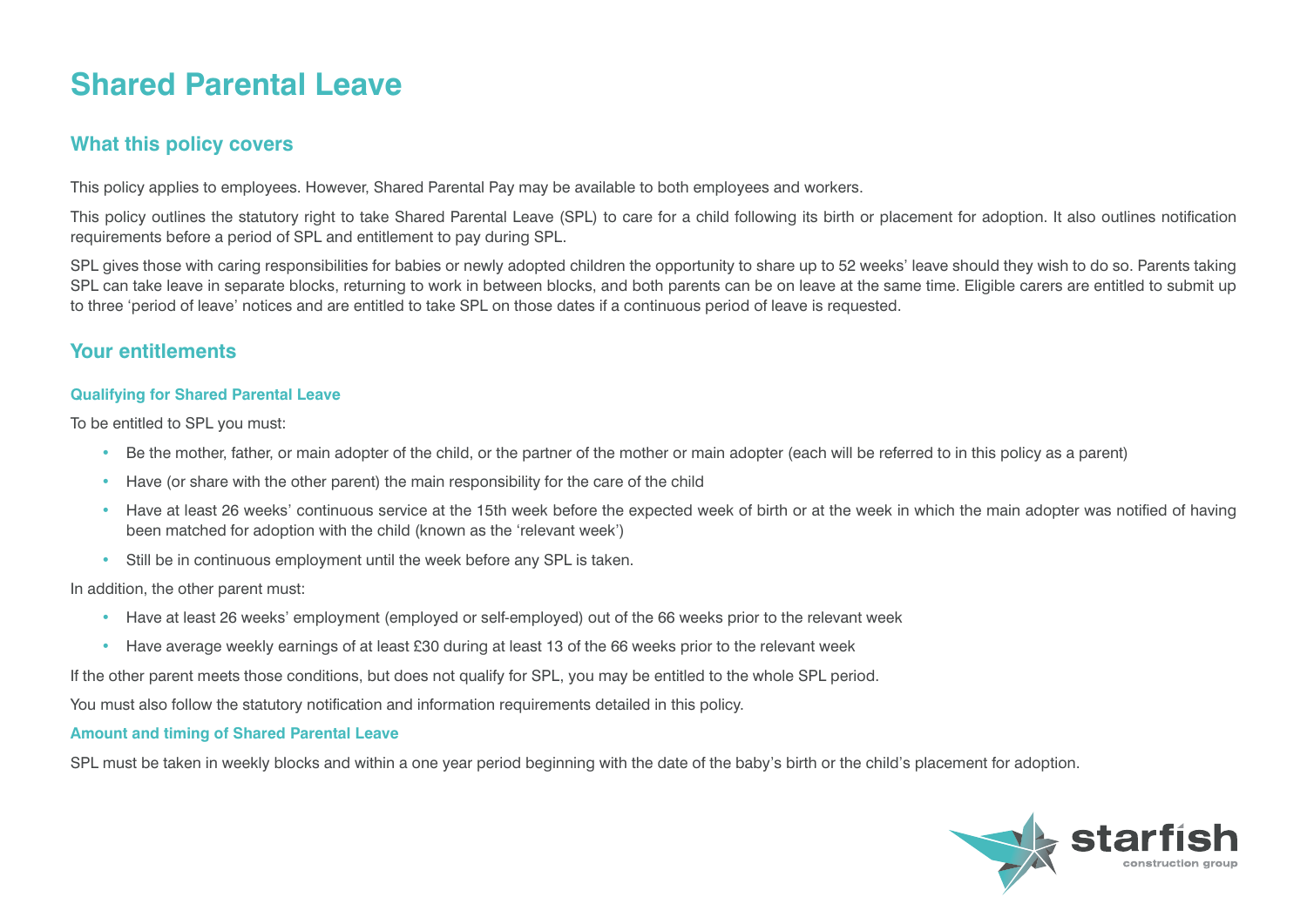The maximum of 52 weeks' SPL will be reduced by the number of weeks' maternity or adoption leave that has already been taken by the mother or main adopter (or the number of weeks' Statutory Maternity/Adoption Pay or maternity allowance already taken if the mother or main adopter is not entitled to Statutory Maternity/Adoption Leave).

After the birth of a child it is compulsory for the mother to take two weeks' maternity leave (four weeks for new mothers who work in a factory), so in the majority of cases working parents will have the opportunity to split 50 weeks of SPL.

SPL is in addition to the statutory right to two weeks' paternity leave for fathers and partners. If you wish to take paternity leave you must do so before you take any SPL.

#### **Benefits during Shared Parental Leave**

During SPL, you are entitled to receive all your normal contractual benefits, including annual holiday entitlement, with the exception of your normal pay.

#### **Shared Parental Pay**

In addition to the requirements regarding entitlement to leave outlined above, if you wish to claim Shared Parental Pay (ShPP) you must have average weekly earnings equal to or above the Lower Earnings Limit over the eight week period ending with the relevant week.

A maximum of 39 weeks' ShPP is payable, and this will be reduced by the number of weeks' Statutory Maternity/Adoption Pay or maternity allowance already taken by the mother or main adopter. ShPP is a standard weekly rate (or 90% of your normal weekly earnings if this is lower) which is set by government each tax year.

You must follow the statutory notification and information requirements detailed below.

#### **Holiday entitlement and Shared Parental Leave**

Annual holiday entitlement will continue to accrue during the whole of your SPL. You must discuss and agree with the Company, in advance, when your accrued holiday entitlement can be taken.

Holiday entitlement cannot be taken simultaneously with SPL. Accrued holiday can only be taken either before the beginning of the leave, after the end of the leave or in between blocks of leave. Authorisation must be obtained from the Company in the normal way prior to your accrued holiday being taken.

#### **Contact during Shared Parental Leave**

The Company may make reasonable contact with you during your SPL. In addition, you may work for up to 20 days without bringing the SPL to an end, but work during SPL will not have the effect of extending your SPL period. These days are referred to as Shared Parental Leave In Touch (SPLIT) days. If you do work, you will be paid your normal rate of pay inclusive of any ShPP entitlement. You are under no obligation to work during SPL, and the Company is under no obligation to offer work.

The 20 SPLIT days available during SPL are in addition to the 10 "Keeping in touch" days available during Maternity and Adoption Leave.

### **Procedure**

Where possible you should have an informal discussion prior to giving formal notification of intention to take SPL so that statutory entitlements to other types of leave and pay can be discussed, and to ensure that plans for any discontinuous periods of leave can be considered as early as possible.

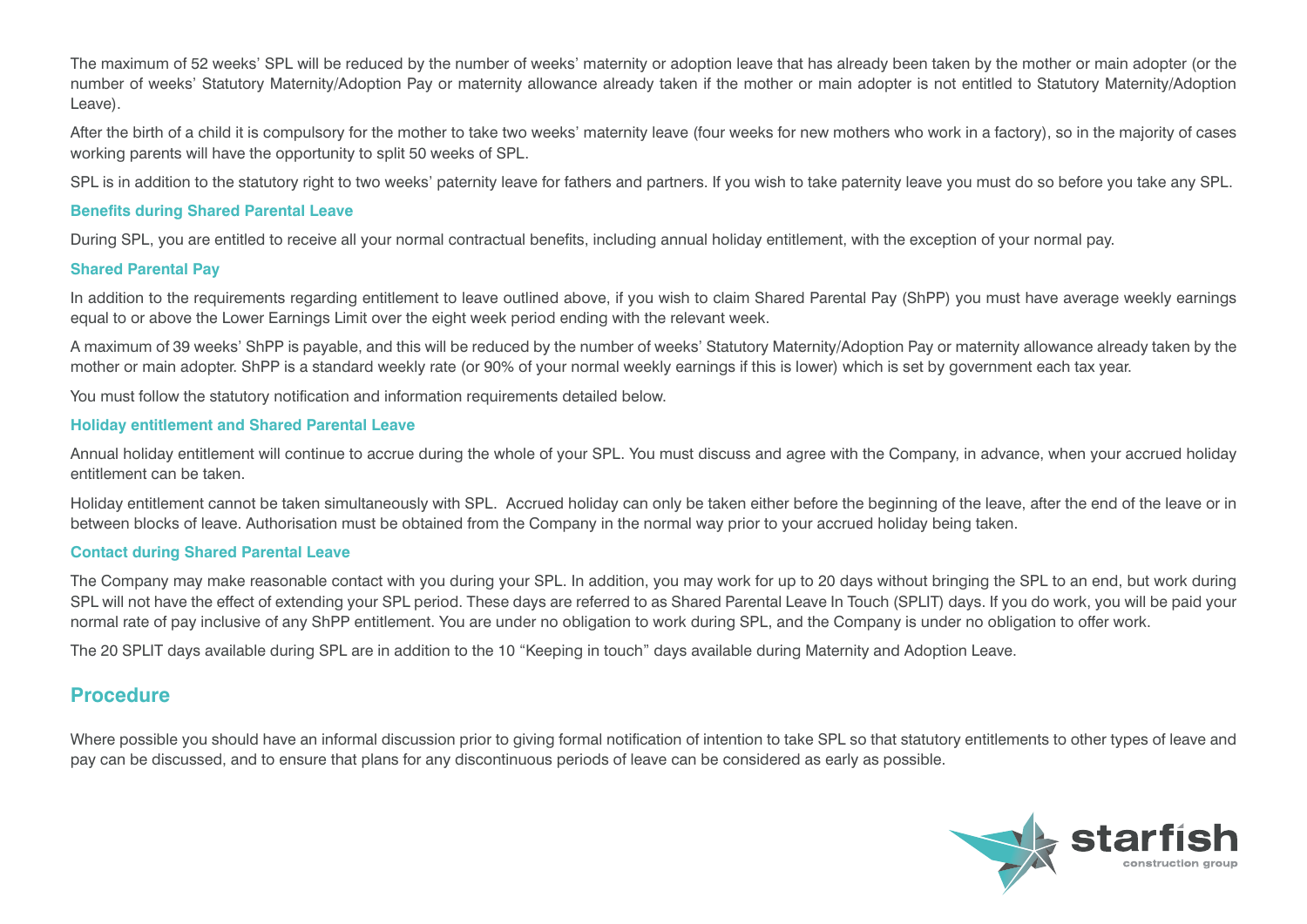#### **Notice of entitlement and intention to take SPL and ShPP**

You must notify the Company in writing at least eight weeks before the start date of the first period of SPL. The written notice must contain the following information:

- Your name and the other parent's name
- The start and end dates of the mother's or main adopter's maternity/adoption leave (or the start and end dates of the statutory maternity/adoption pay or maternity allowance period if the mother/main adopter is not entitled to statutory leave)
- The expected date of birth/placement and the actual date of birth/placement if the written notice is given after the birth/placement
- The amount of spl and shpp available and an indication of how much each parent intends to take (this may be varied by a subsequent written notice signed by both parents)
- An indication of the start and end dates of the periods of spl and shpp that you intend to take. This indication is not binding and can be amended at a later date
- A signed declaration that you meet the conditions for entitlement to spl, that the information provided is accurate and that you will notify the company immediately if you cease to meet the conditions for entitlement
- A signed declaration from the other parent containing:
	- Their name, address and National Insurance number
	- Confirmation that they meet the employment and earnings conditions
	- Confirmation that, at the time of the birth, they will share the main responsibility for the care of the child
	- Their consent to the amount of leave you intend to take
	- Confirmation that they will immediately inform you if they cease to satisfy the employment and earnings conditions

#### **Notice of curtailment of Statutory Maternity/Adoption Leave and payments**

At the same time that a notice of entitlement and intention to take SPL is submitted, the mother/main adopter must give the Company a leave and pay curtailment notice giving 8 weeks' notice of the date on which Maternity/Adoption Leave and Pay is to end (or the date on which Maternity/Adoption Pay is to end if they are not entitled to Maternity/Adoption Leave). If the mother is only entitled to maternity allowance (and not Maternity Leave) her notice of curtailment must be submitted to Jobcentre Plus. Her maternity allowance cannot be reinstated, so she is in effect giving consent for her partner to take the whole of any ShPP entitlement.

A notice of curtailment is usually binding, but may be revoked in the following circumstances:

- If it becomes apparent that neither parent is entitled to SPL or ShPP; or
- If the curtailment notice was given before the birth and is revoked up to six weeks following the birth (in this case another curtailment notice can be submitted); or
- If the other parent dies.

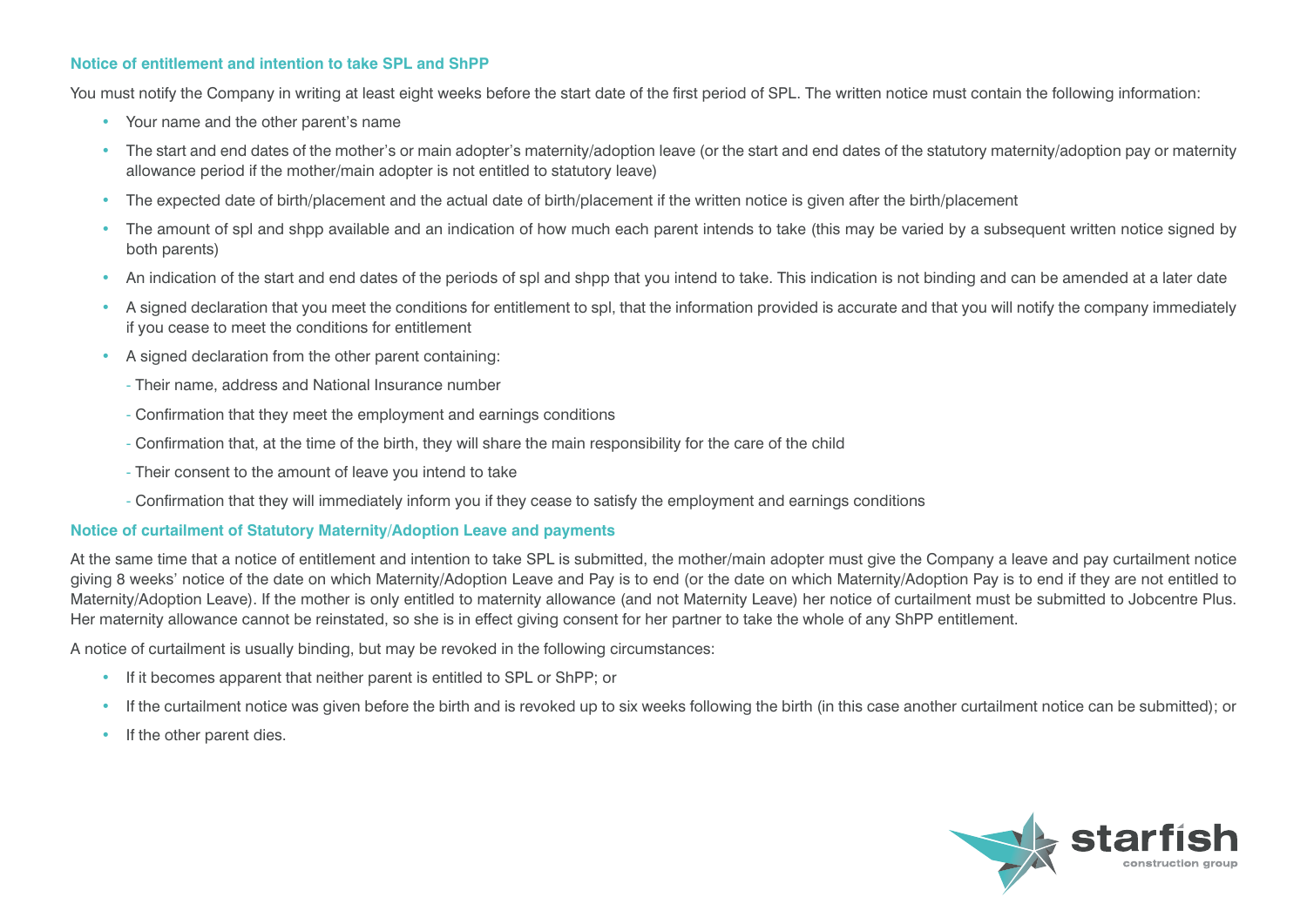#### **Notice to take a specific period of SPL and ShPP**

The first period of SPL may be identified in the initial notice of entitlement and intention to take SPL. You are entitled to submit a maximum of three formal periods of leave notices.

Each period of leave notice must be given at least eight weeks before the start of a period of leave, stating the dates of the leave and the dates on which ShPP will be claimed, if applicable.

If the first period of leave notice is given prior to the birth of a child, the notice may express the start date in relation to the date of birth, for example 'starting two weeks after the baby is born for a period of four weeks'.

#### **Confirmation of SPL & ShPP**

If a continuous period of leave is requested in each period of leave notice, you will be entitled to take that period of leave and this will be confirmed in writing.

If more than one period of leave is requested in a period of leave notice, the Company will seek to accommodate the request but this cannot be guaranteed. Your manager will discuss the request with you to determine if it can be accommodated. If it cannot be accommodated, there may be an alternative pattern of leave which can be agreed, or the request may be refused. The Company's decision will be confirmed in writing.

If no agreement is reached within 14 calendar days of the period of leave notice being submitted you can:

- Take the discontinuous periods of leave requested in one continuous block, beginning on the original start date; or
- Withdraw the request within 15 calendar days of the request being submitted. If the request is withdrawn in these circumstances it will not count as one of your three requests; or
- Take the continuous block starting on a new date, as long as the new date is later than the original start date, and you notify the Company of the new date within 19 calendar days.

#### **Varying a period of leave**

If you wish to vary your period of SPL, you are entitled to submit a request to:

- Vary the start date as long as the variation is requested at least eight weeks before the original start date and the new start date; or
- Vary or cancel the amount of leave requested at least eight weeks before the original start date; or
- Request that a single period of leave becomes a discontinuous period of leave, or vice versa

A variation will count as one of your three periods of leave notices unless:

- It is made as a result of the child being born earlier or later than the expected week of childbirth
- The Company has requested the variation
- The Company has agreed to accept more than three period of leave notices